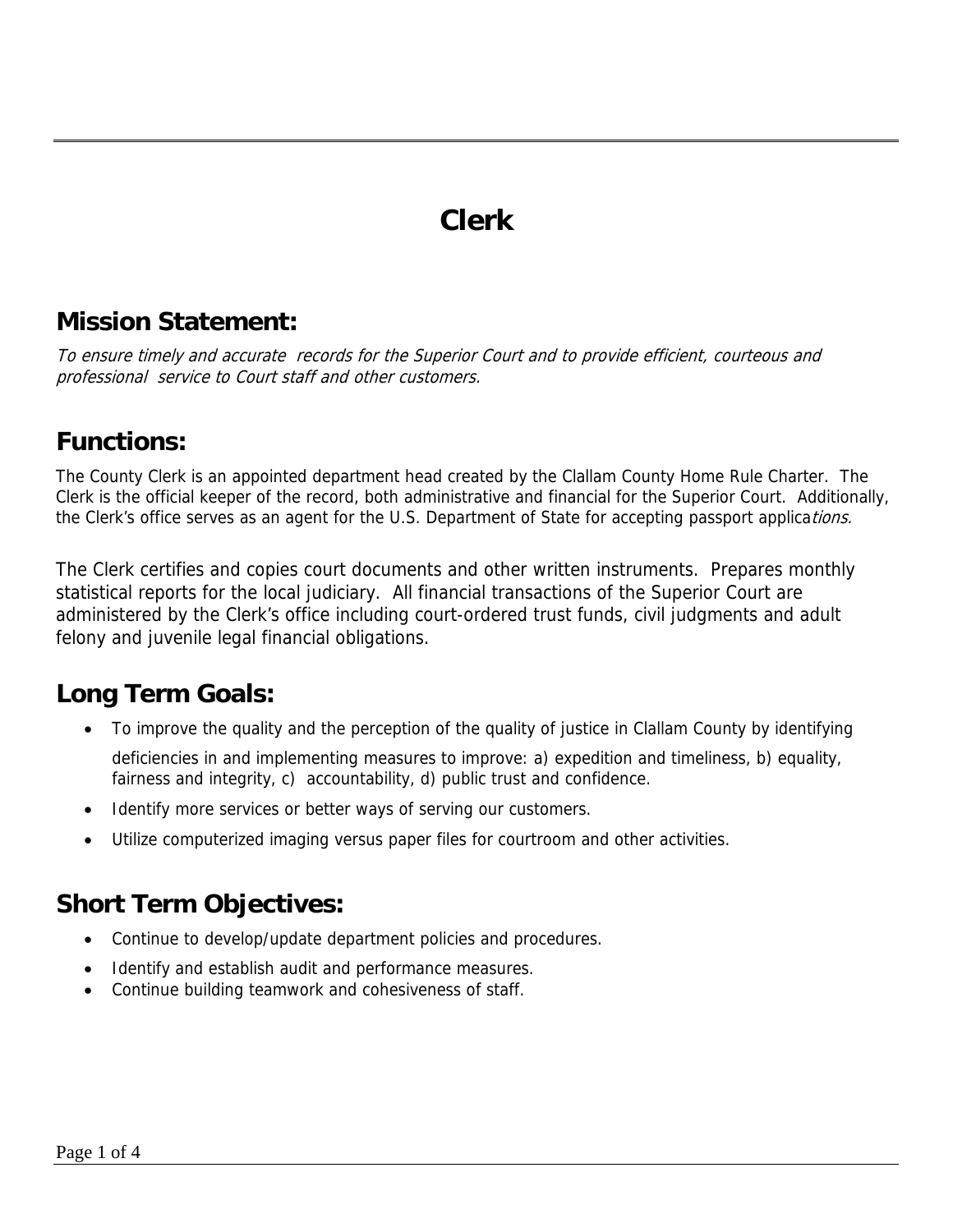### **Accomplishments in 2007:**

Purchased and installed new jury software for better customer service and more efficient service. Established more written policies and procedures for the department. Relocated exhibit storage for better security and control. Completed Naturalization imaging project. Updated Clerk's fee schedule.

#### **Workload Indicators:**

| Case Filings:         | 2005 Actual | 2006 Actual | 6/30/07<br>Actual | 2008<br>Estimated |
|-----------------------|-------------|-------------|-------------------|-------------------|
| Criminal              | 651         | 600         | 365               |                   |
| Civil                 | 1,232       | 1,063       | 740               |                   |
| Domestic              | 394         | 372         | 216               |                   |
| <b>Mental Illness</b> | 14          | 12          | 3                 |                   |
| Probate/Guardianship  | 330         | 335         | 242               |                   |
| Adoption/Paternity    | 149         | 119         | 109               |                   |
| Passports             | 1,585       | 1,280       | 1,231             |                   |

#### **Staffing Level:**

|                              | 2005 Actual | 2006 Actual | 6/30/07<br>Actual | 2008 Budget |
|------------------------------|-------------|-------------|-------------------|-------------|
| <b>Full Time Equivalents</b> | 7.29        | 8.10        | 8.10              | 9.04        |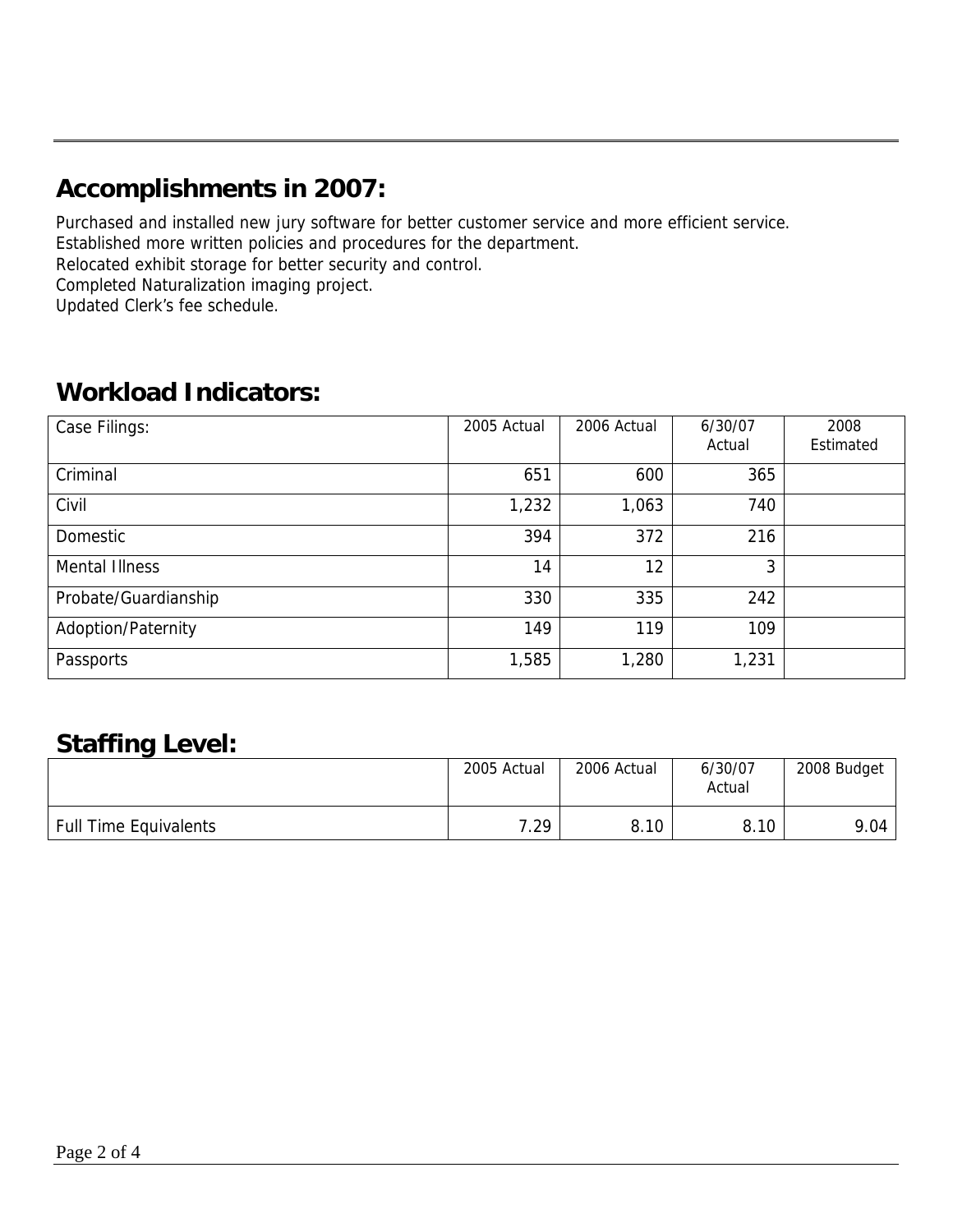# **Operating Budget**

#### **Revenues:**

|                                       | 2005 Actual    | 2006 Actual | 6/30/07<br>Actual | 2008<br><b>Budget</b> |
|---------------------------------------|----------------|-------------|-------------------|-----------------------|
| Taxes                                 | $\overline{0}$ | 0           | 0                 | 0                     |
| Licenses and Permits                  | $\overline{0}$ | 0           | 0                 | O                     |
| Intergovernmental Revenues            | 39,968         | 38,544      | 21,202            | 59,440                |
| <b>Charges for Goods and Services</b> | 162,550        | 183,604     | 130,996           | 224,151               |
| <b>Fines and Forfeits</b>             | 91,970         | 89,291      | 45,388            | 101,240               |
| <b>Miscellaneous Revenues</b>         | 15,403         | 17,223      | 9,777             | 10,700                |
| <b>Nonrevenues</b>                    | 0              | 0           | 0                 | 0                     |
| <b>Other Financing Sources</b>        | 0              | 0           | 0                 | 25,000                |
| <b>General Tax Support</b>            | 93,748         | 111,926     | 12,193            | 145,126               |
| <b>TOTAL</b>                          | \$400,639      | \$440,588   | \$219,556         | \$565,657             |

## **Expenditures:**

|                           | 2005 Actual    | 2006 Actual | 6/30/07<br>Actual | 2008 Budget |
|---------------------------|----------------|-------------|-------------------|-------------|
| <b>Salaries</b>           | 281,523        | 315,935     | 140,150           | 358,830     |
| <b>Benefits</b>           | 29,564         | 53,764      | 47,767            | 131,983     |
| <b>Supplies</b>           | 10,094         | 16,007      | 5,275             | 24,100      |
| Services and Charges      | 5,120          | 5,985       | 3,033             | 13,244      |
| Capital Outlay            | 0              | 0           | $\Omega$          | 13,500      |
| <b>Interfund Services</b> | 74,338         | 43,977      | 33                | 24,000      |
| <b>Other Uses</b>         | $\overline{0}$ | 4,920       | 23,298            | 0           |
| <b>TOTAL</b>              | \$400,639      | \$440,588   | \$219,556         | \$565,657   |